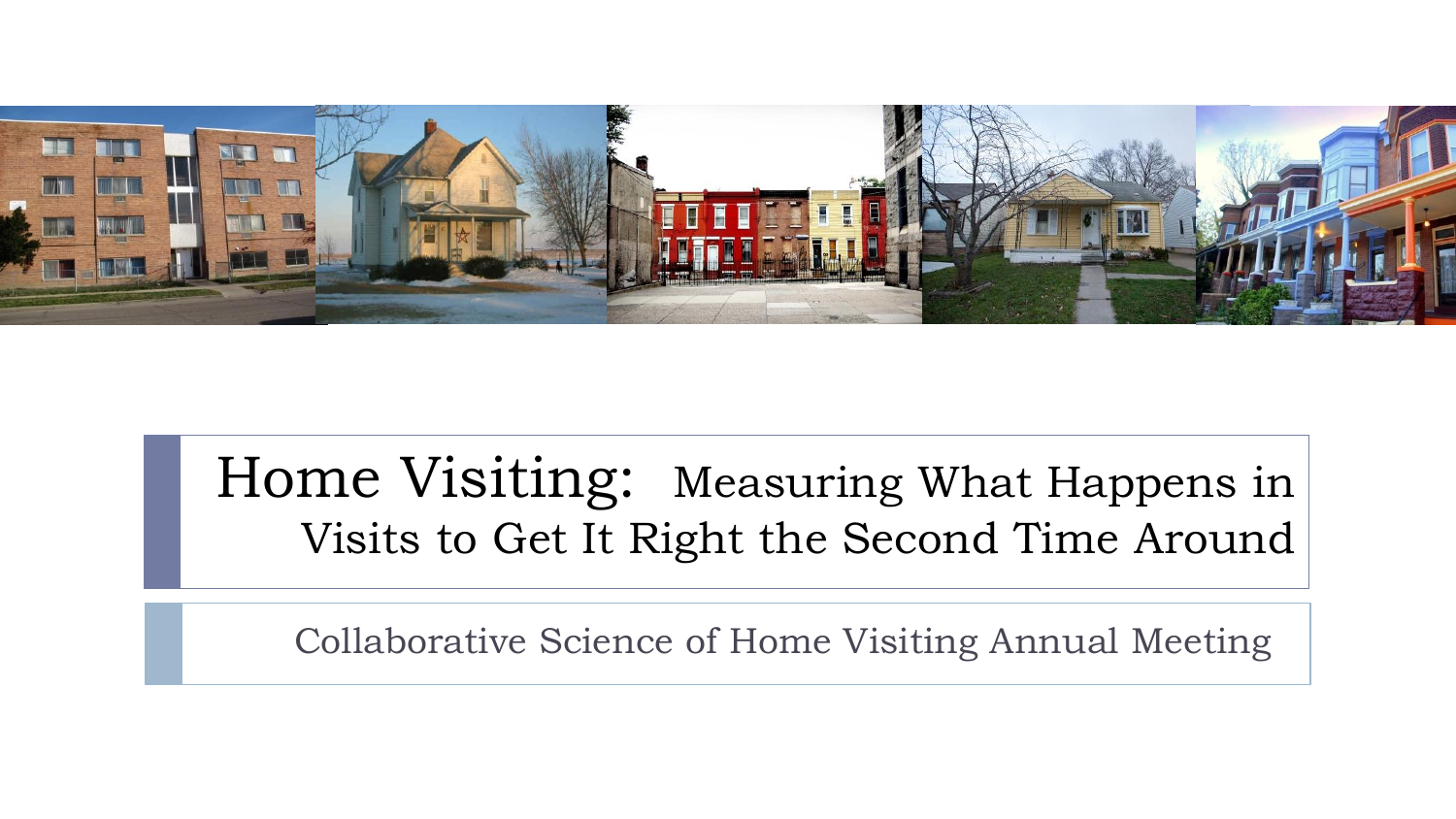## **Three Points**

- 1. We are stewards of something unique.
- 2. We face some formidable challenges.
- 3. To overcome them, we must understand what happens in visits.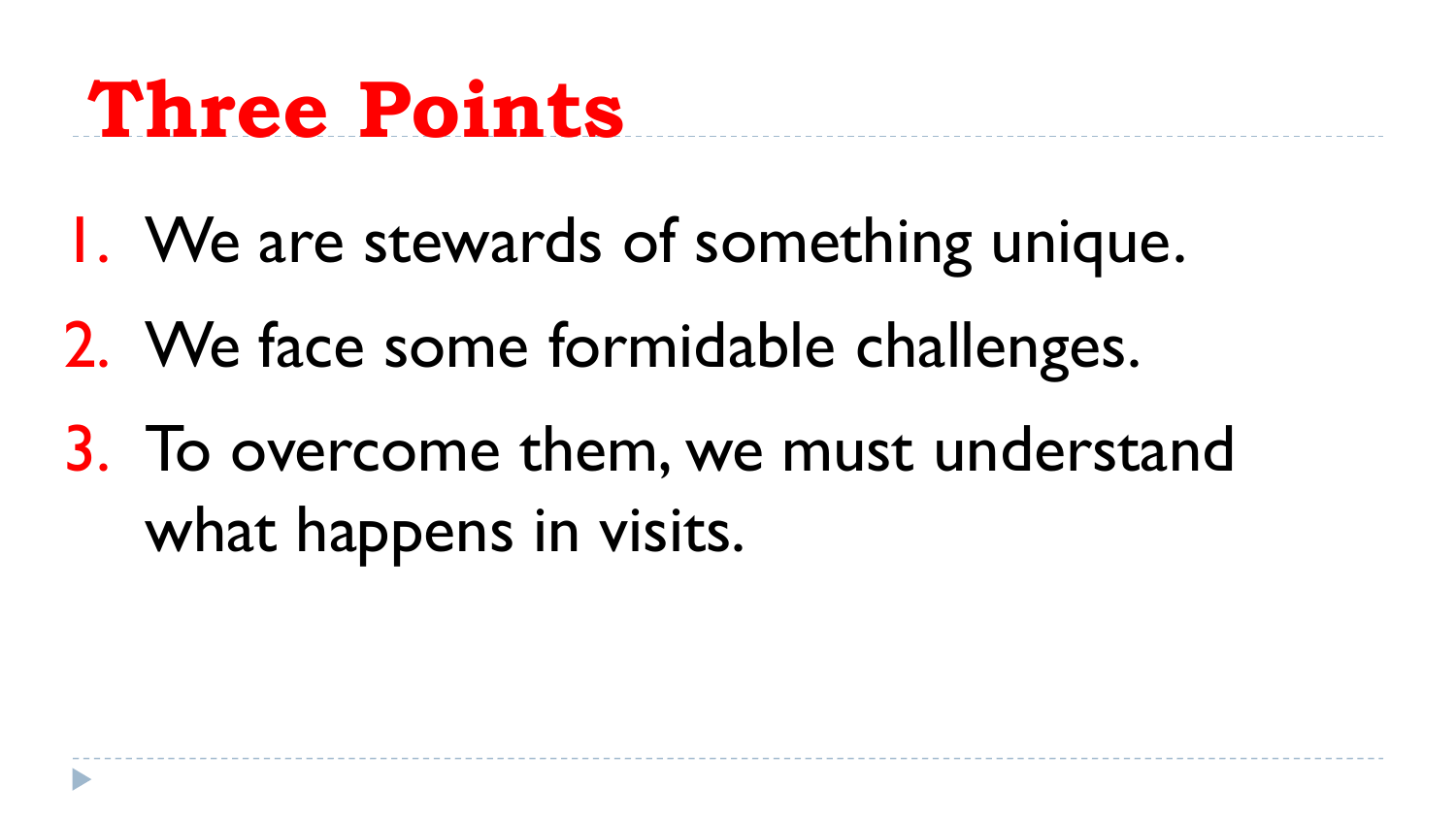

## **1. We are stewards of Something Unique** Home visiting is different from all other services, because we cross the threshold into family life.

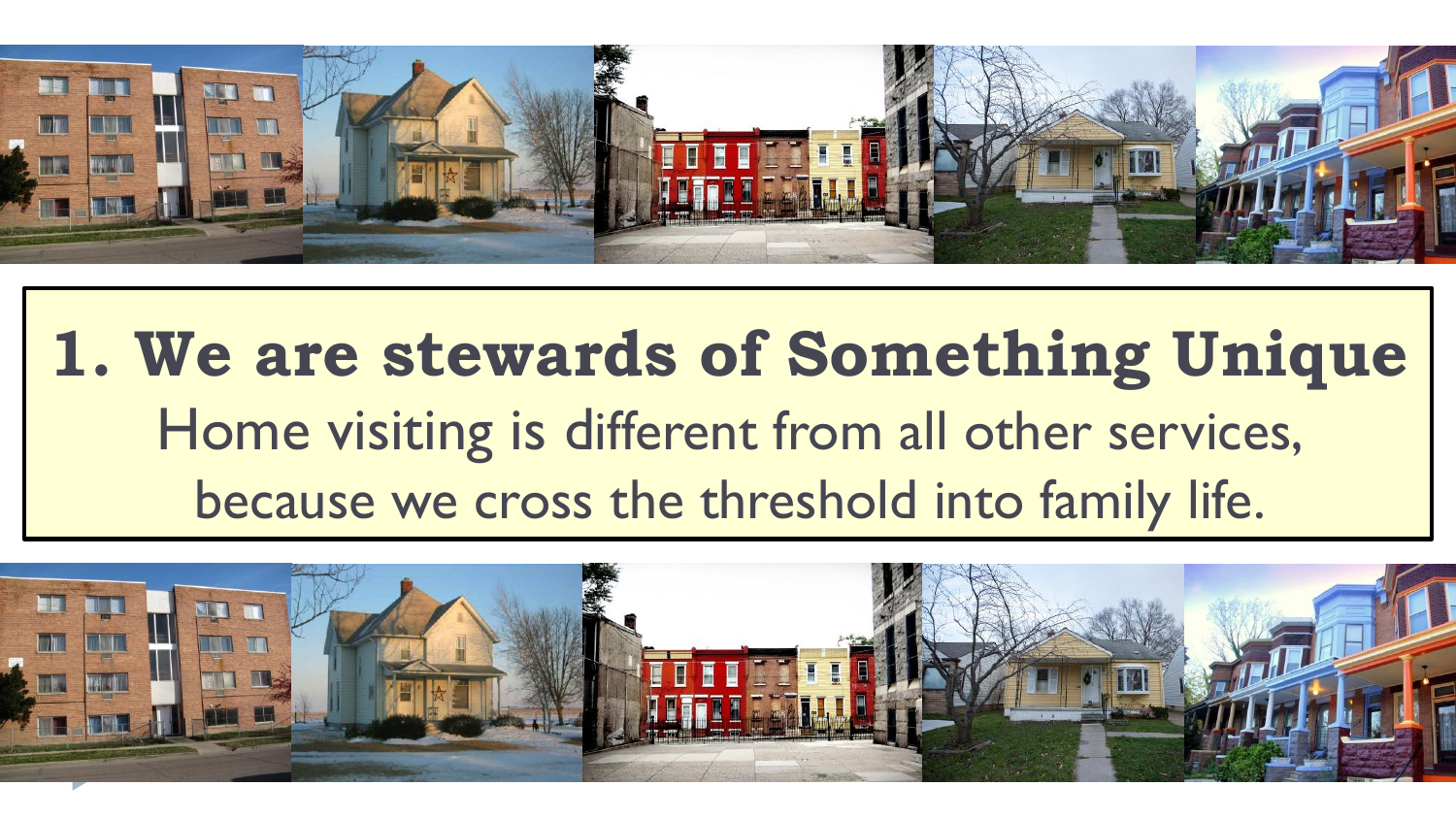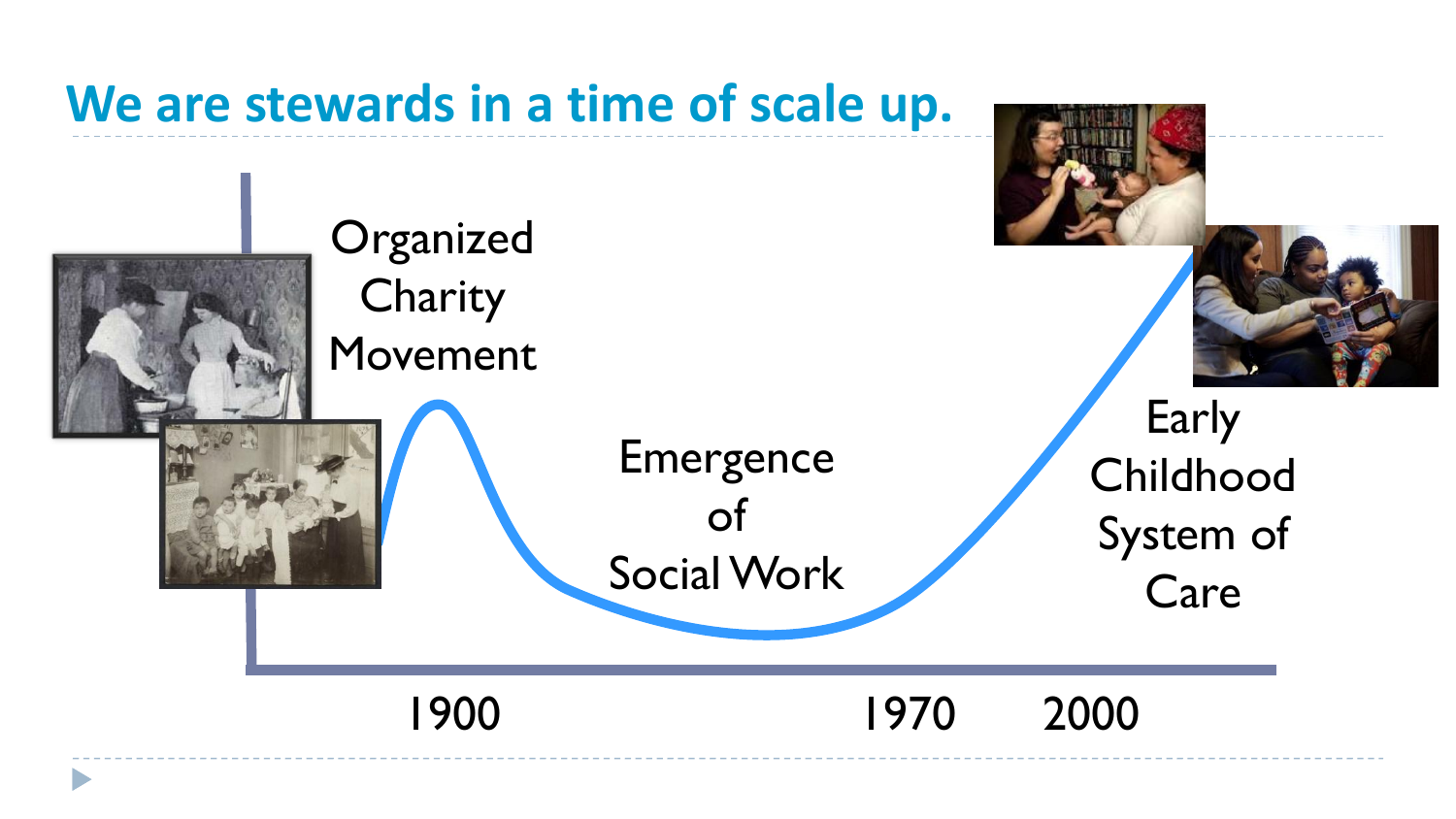# We face formidable challenges.

- **Family engagement**
- Determinants of visit content
- **Fidelity to core components**
- Home visitor burnout and turnover
- **▶ Challenges in earning trust**
- Addressing sensitive issues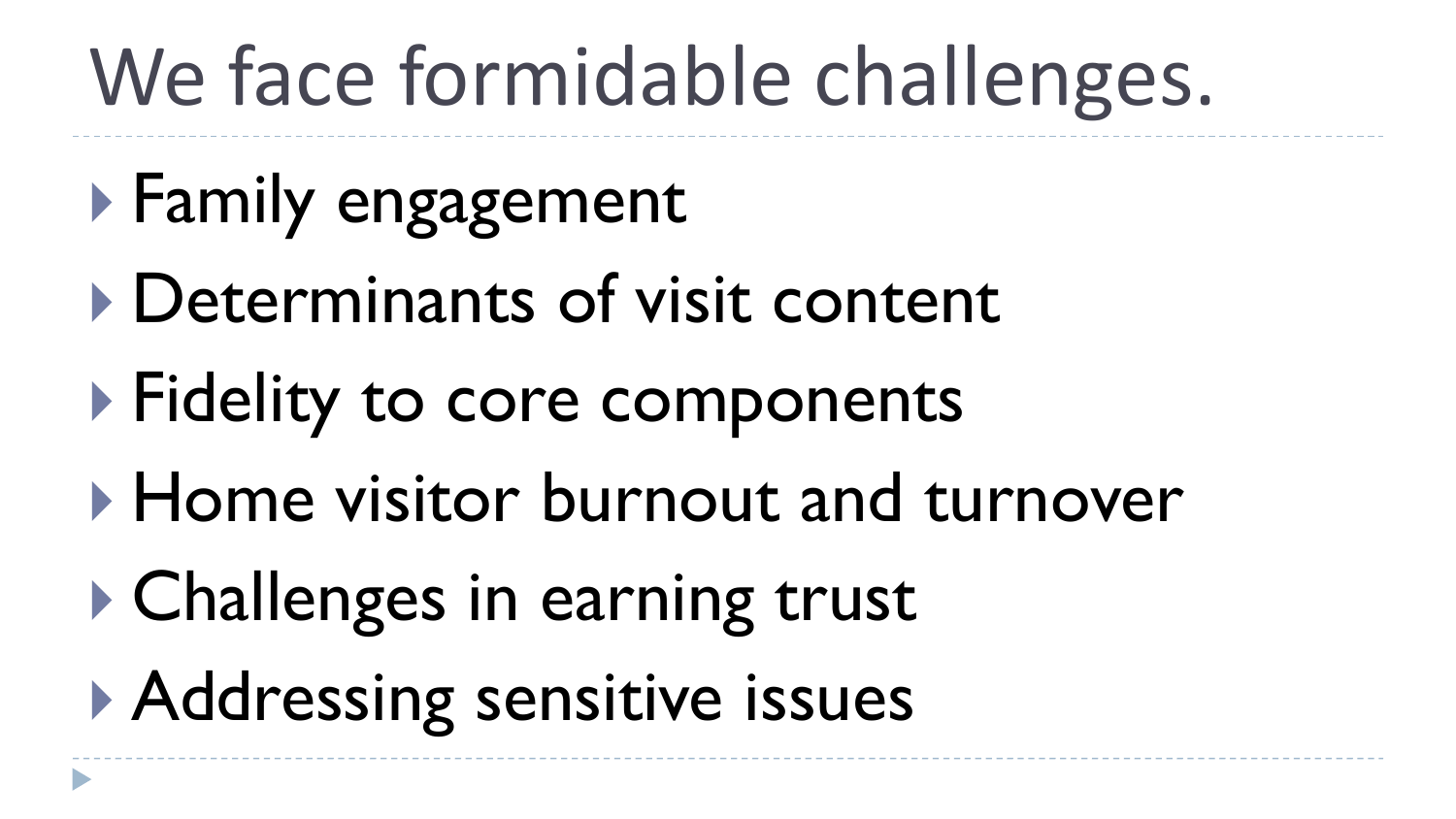### **CHALLENGE:** Variable success in engaging families



Family Retention Alaska HFA RCT, 2000-03

| <b>Retention</b> | All          | <b>Site</b>   |
|------------------|--------------|---------------|
| Rate             | <b>Sites</b> | Range         |
| 6 months         | 75%          | 70-84%        |
| 12 months        | <b>54%</b>   | 40-62%        |
| 24 months        | $32\%$       | <b>14-46%</b> |

Graph: Duggan et al., *Future of Children*, 1999; Table: Duggan et al, *Child Maltreatment*, 2007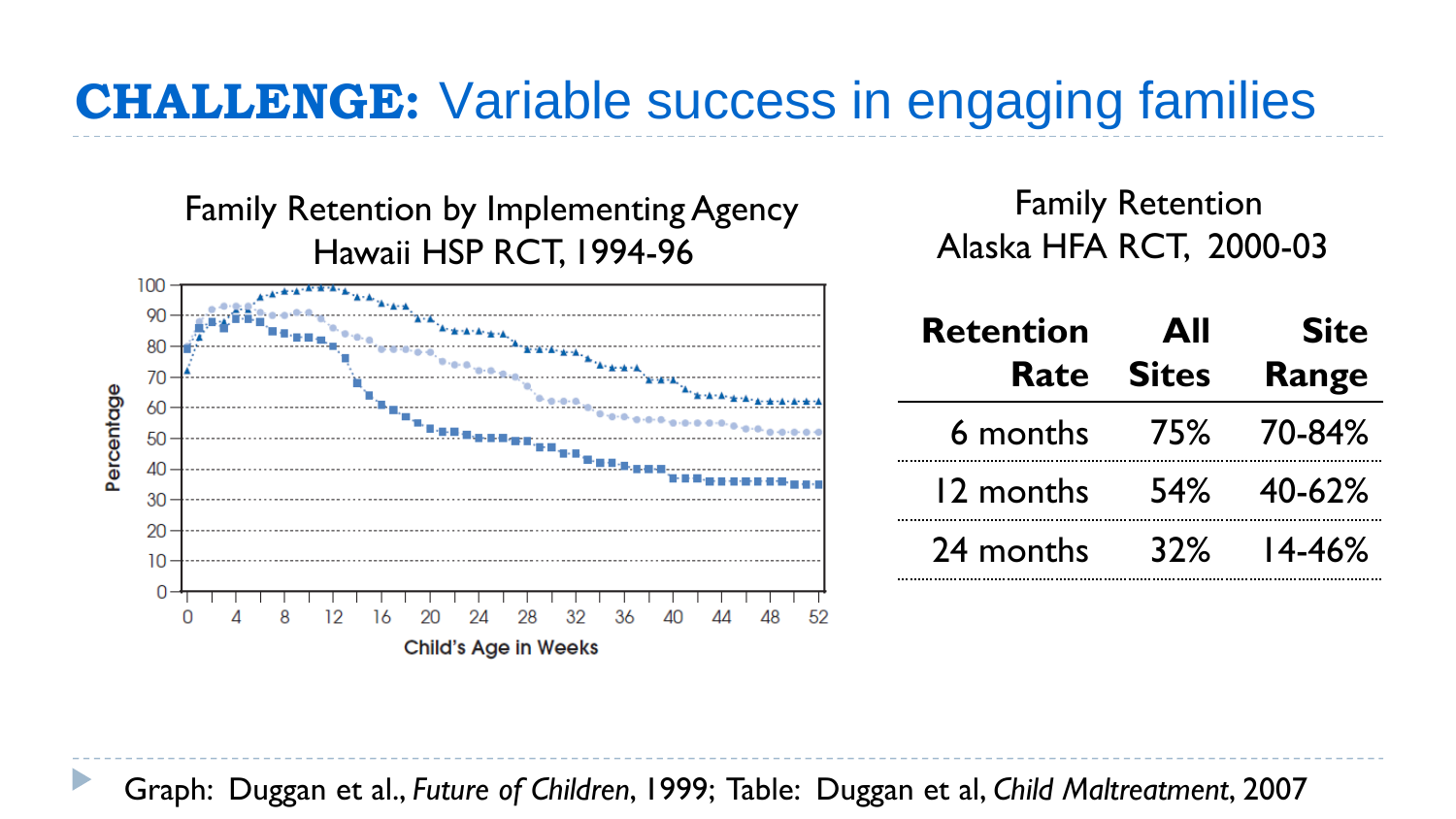### **CHALLENGE:** Variable success in engaging families



Family Retention Alaska HFA RCT, 2000-03

| <b>Retention</b> | All          | <b>Site</b> |
|------------------|--------------|-------------|
| Rate             | <b>Sites</b> | Range       |
| 6 months         |              | 75% 70-84%  |
| 12 months        | <b>54%</b>   | 40-62%      |
| 24 months        | 32%          | $14 - 46%$  |

#### Reasons: Family recruitment? What happens in visits?

Graph: Duggan et al., *Future of Children*, 1999; Table: Duggan et al, *Child Maltreatment*, 2007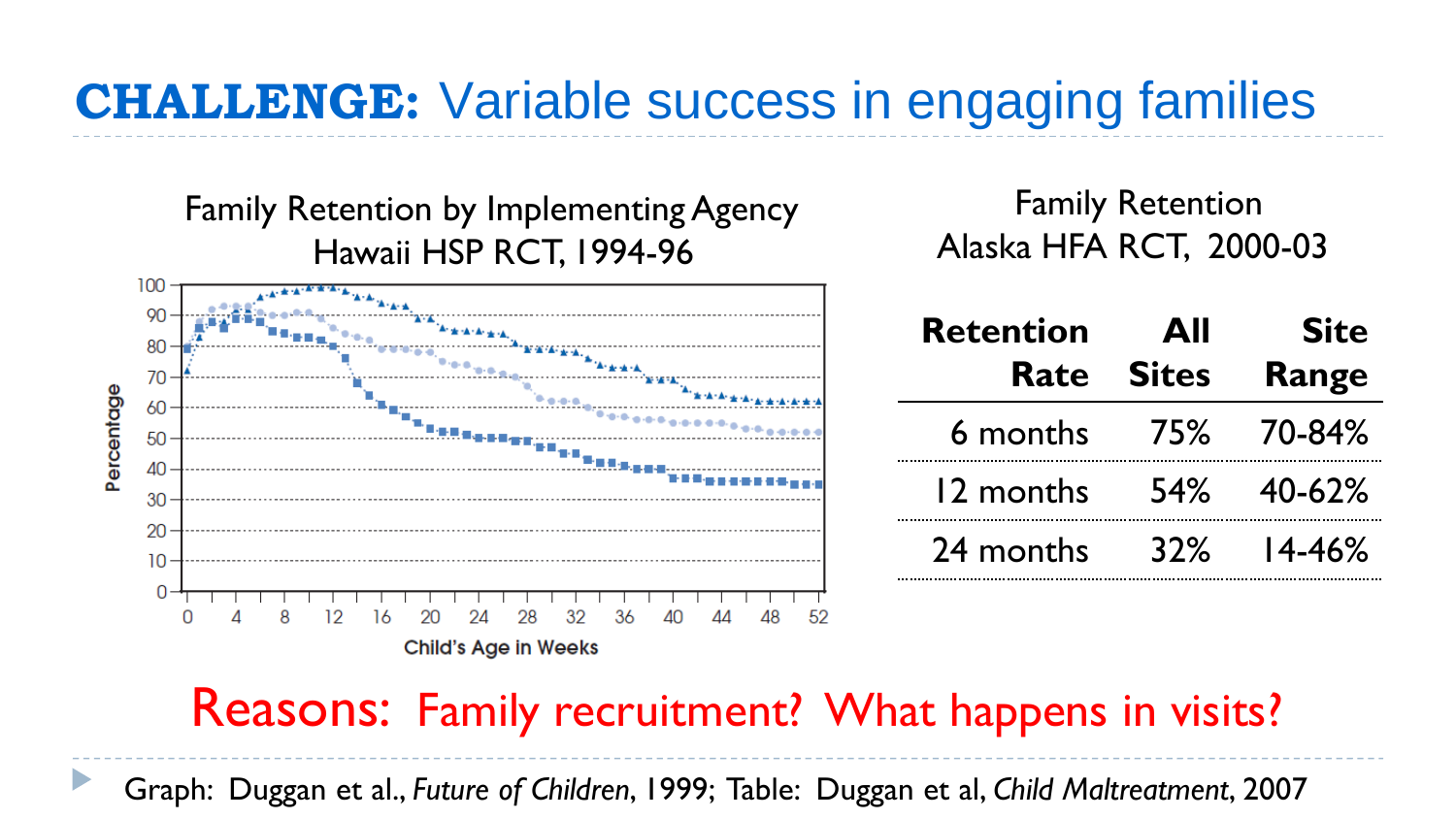### **CHALLENGE:** Variable content by site within model.



### Time Distribution in Visits

- CD Child Development
- PCI Parent-Child Interaction
- HC Health Care
- FF Family Functioning
- AD Administrative
- EN Environmental
- UP Unplanned
- Lines show 3 sites' profiles.

Source: NJ HFA MIS Data 2011-2012 Postnatal Visits, First 6 Months of Enrollment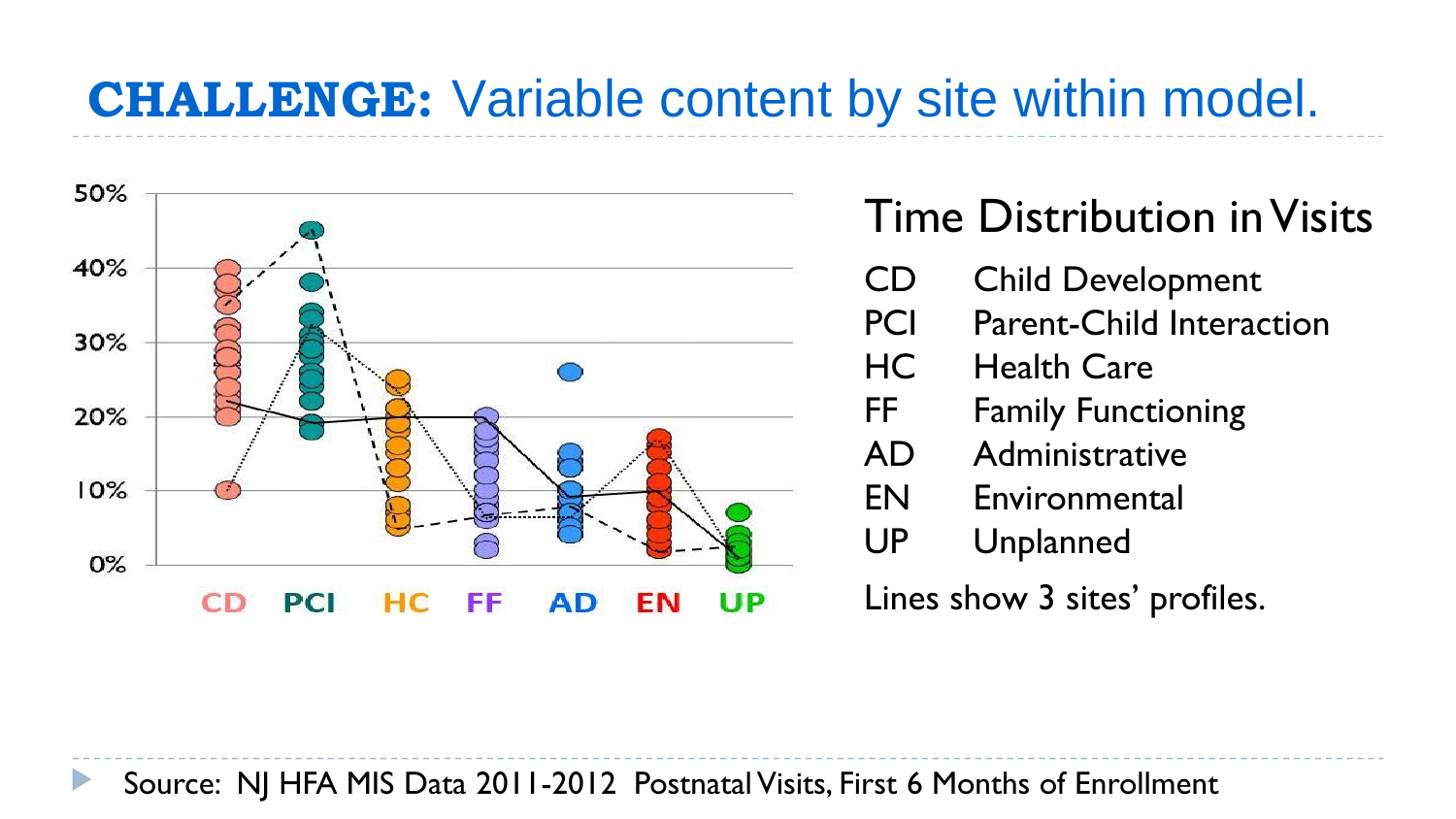### **CHALLENGE:** Variable content by site within model.



### Time Distribution in Visits

- CD Child Development
- PCI Parent-Child Interaction
- HC Health Care
- FF Family Functioning
- AD Administrative
- EN Environmental
- UP Unplanned

Lines show 3 sites' profiles.

### Reasons: Family *vs*. home visitor *vs*. site preferences?

Source: NJ HFA MIS Data 2011-2012 Postnatal Visits, First 6 Months of Enrollment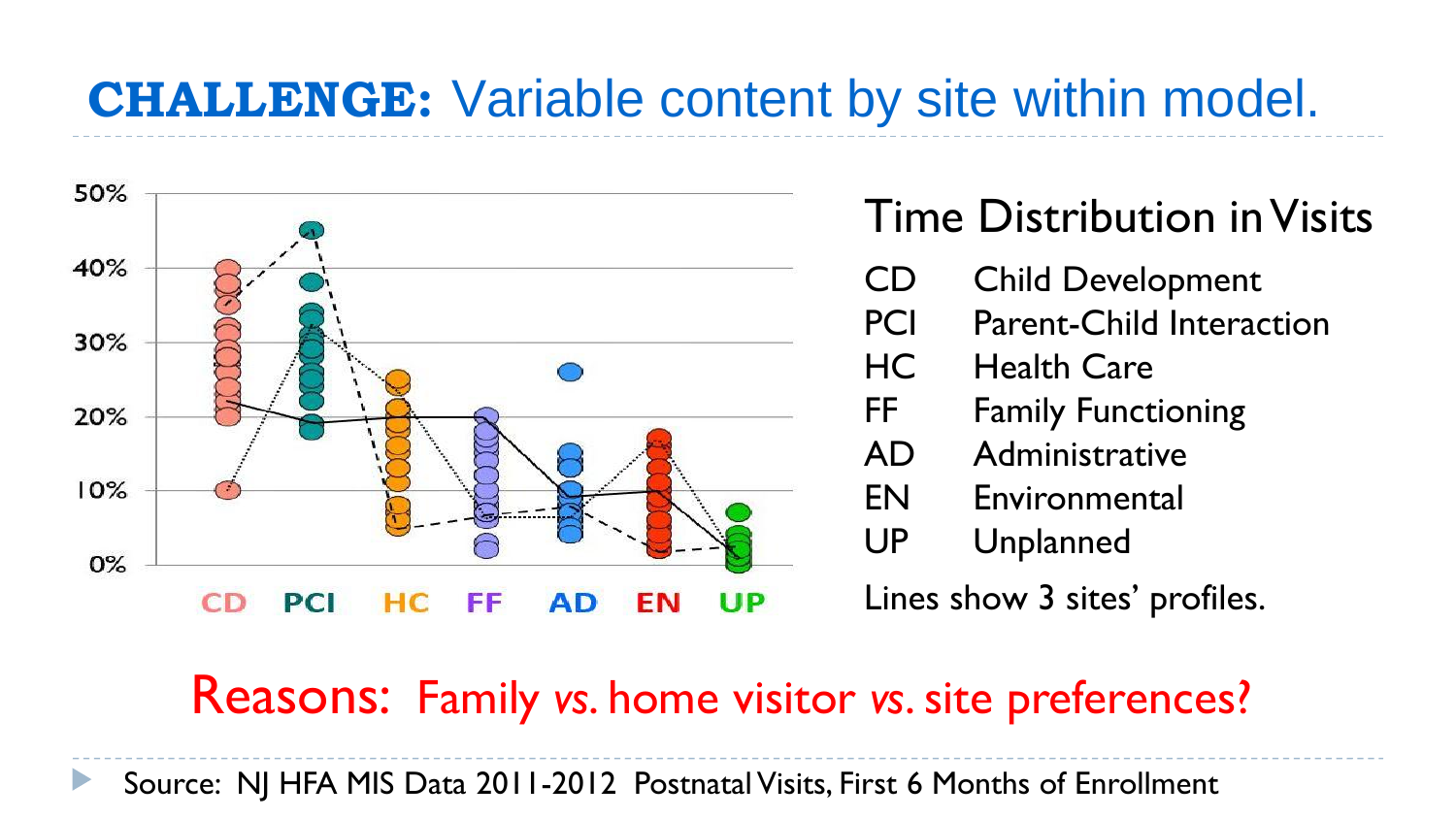### **CHALLENGE:** Variable delivery of intended services

#### HFA Alaska RCT, 2000-5

D

|                                         | ΔII          | <b>Site</b>  |
|-----------------------------------------|--------------|--------------|
| <b>Process Indicator</b>                | <b>Sites</b> | Range        |
| Individualized Family Support Plan Used | 62%          | 40-80%       |
| Developmental Screening Carried Out     | 48%          | 38-58%       |
| MH Discussed with PMH+ Families         | 59%          | $18 - 100\%$ |
| MH Referral for PMH+ Families           |              | $9 - 100%$   |

Duggan et al, *Child Maltreatment*, 2007; RCT Final Report, 2005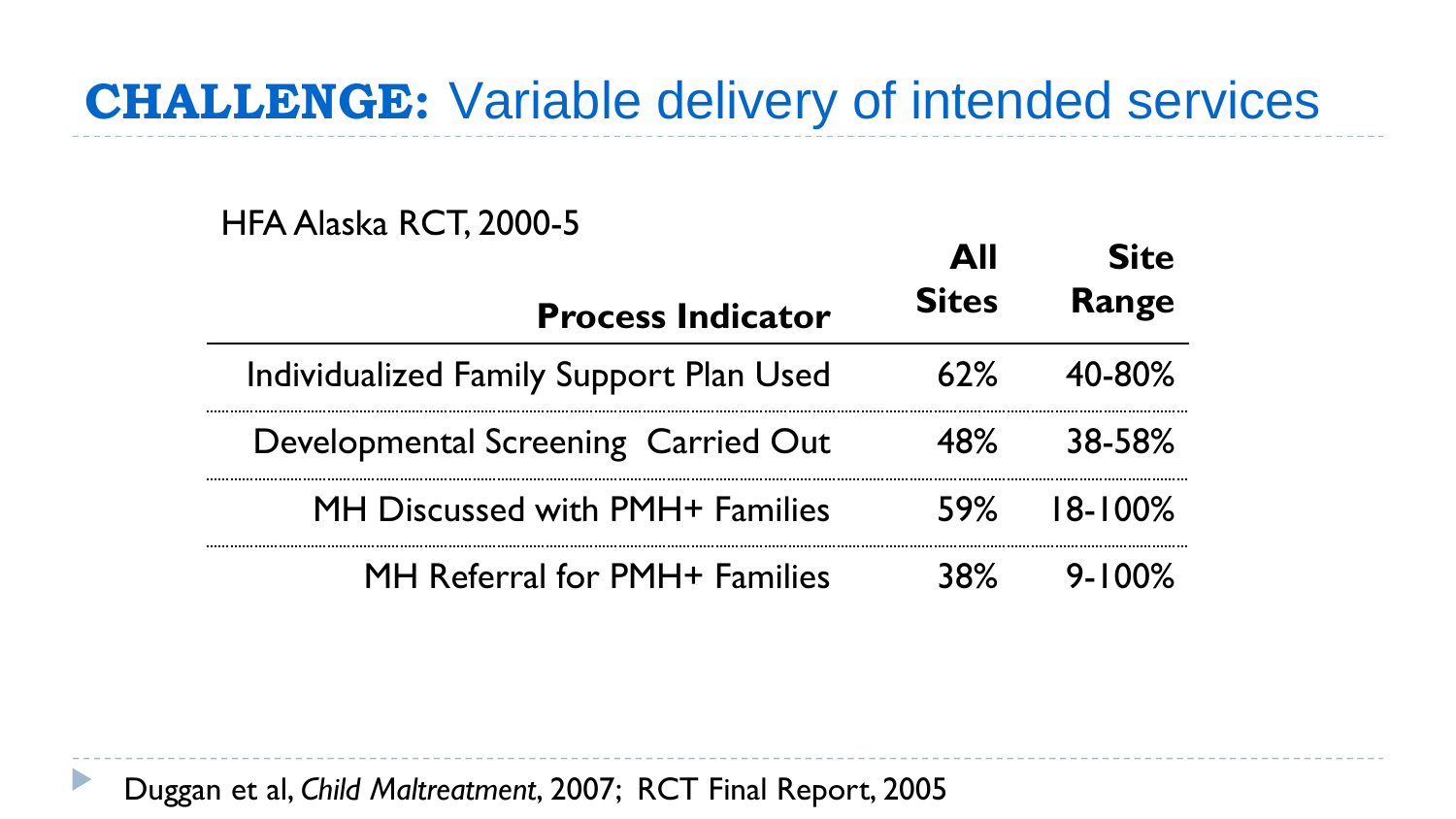### **CHALLENGE:** Variable delivery of intended services

#### HFA Alaska RCT, 2000-5

|                                         | AШ           | <b>Site</b>  |
|-----------------------------------------|--------------|--------------|
| <b>Process Indicator</b>                | <b>Sites</b> | Range        |
| Individualized Family Support Plan Used | 62%          | 40-80%       |
| Developmental Screening Carried Out     | 48%          | 38-58%       |
| MH Discussed with PMH+ Families         | 59%          | $18 - 100\%$ |
| MH Referral for PMH+ Families           | ⊀ନ%          | $9 - 100\%$  |

### Reasons: Site support? Visitor perceived role, self-efficacy?

Duggan et al, *Child Maltreatment*, 2007; RCT Final Report, 2005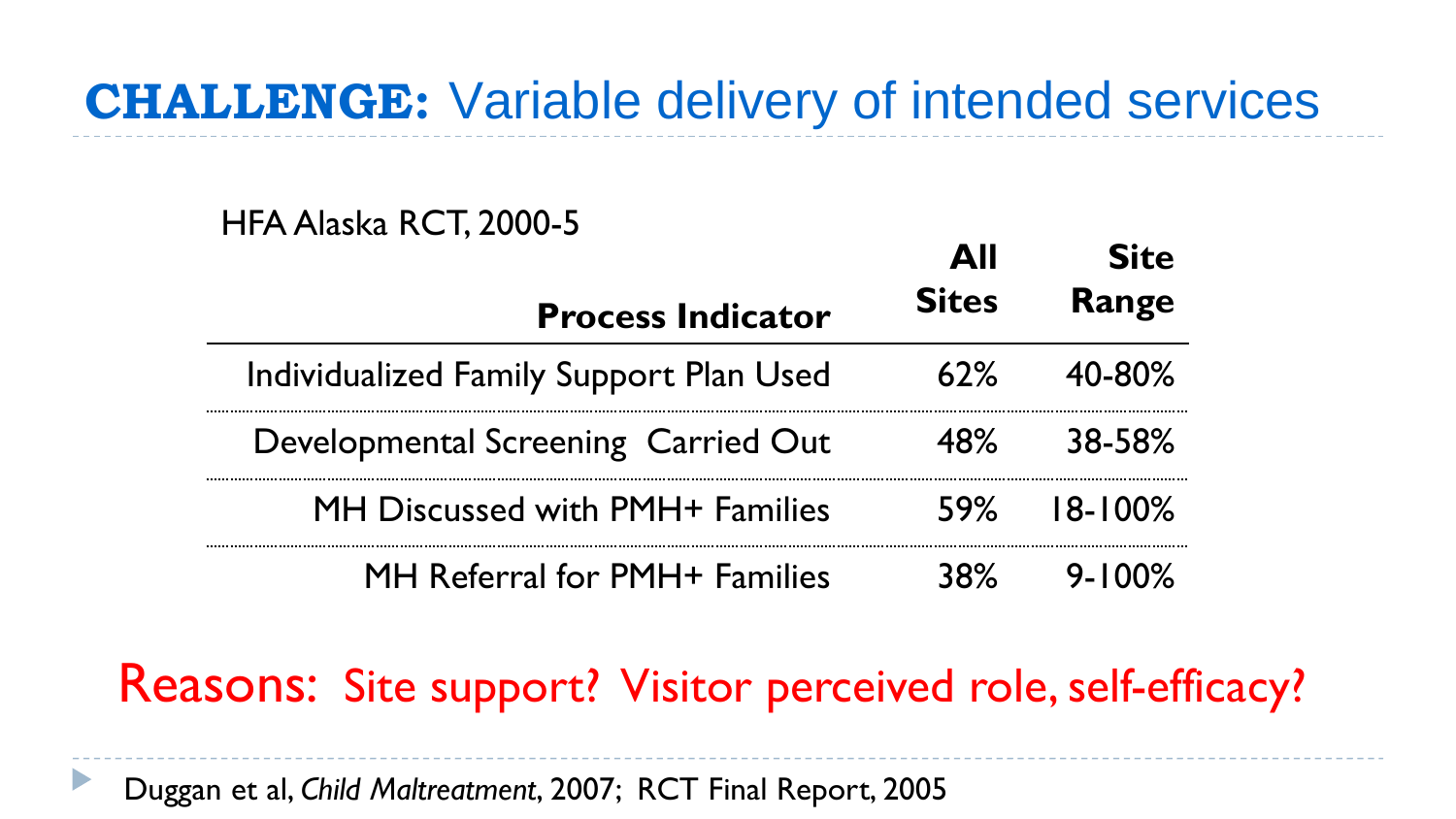### **CHALLENGE:** Relationship style, burnout and turnover



| <b>Work Attitudes</b>          | <b>Anxiety</b> | <b>Avoidance</b> |
|--------------------------------|----------------|------------------|
| Personal<br>Accomplishment     | -.33           | $-.22$           |
| Emotional<br><b>Exhaustion</b> | .35            | .24              |
| Depersonalization              | .36            | . 12             |
| Job Satisfaction               | $-.15$         | $-.32$           |
| Likely to Leave                | . $10$         | .26              |

Burrell et al*., J. of Human Behavior in Social Environments*, 2009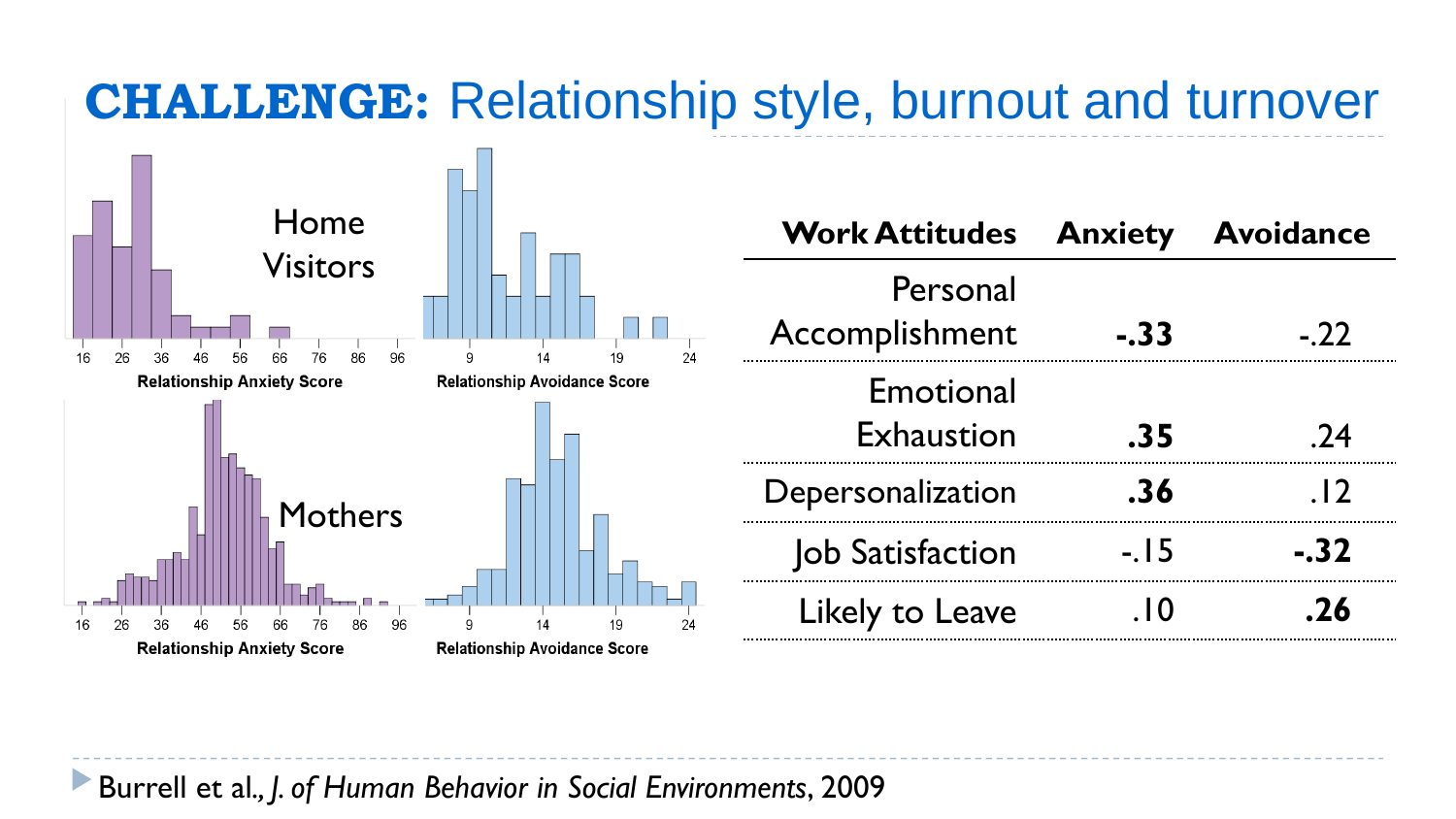### **CHALLENGE:** Relationship style, burnout and turnover



| <b>Work Attitudes</b>      | <b>Anxiety</b> | <b>Avoidance</b> |
|----------------------------|----------------|------------------|
| Personal<br>Accomplishment | $-.33$         | $-.22$           |
| Emotional<br>Exhaustion    | .35            | .24              |
| Depersonalization          | .36            | . 12             |
| Job Satisfaction           | $-15$          | -.32             |
| Likely to Leave            | . $10$         | .26              |

### Reasons? Implications for what happens in visits?

Burrell et al*., J. of Human Behavior in Social Environments*, 2009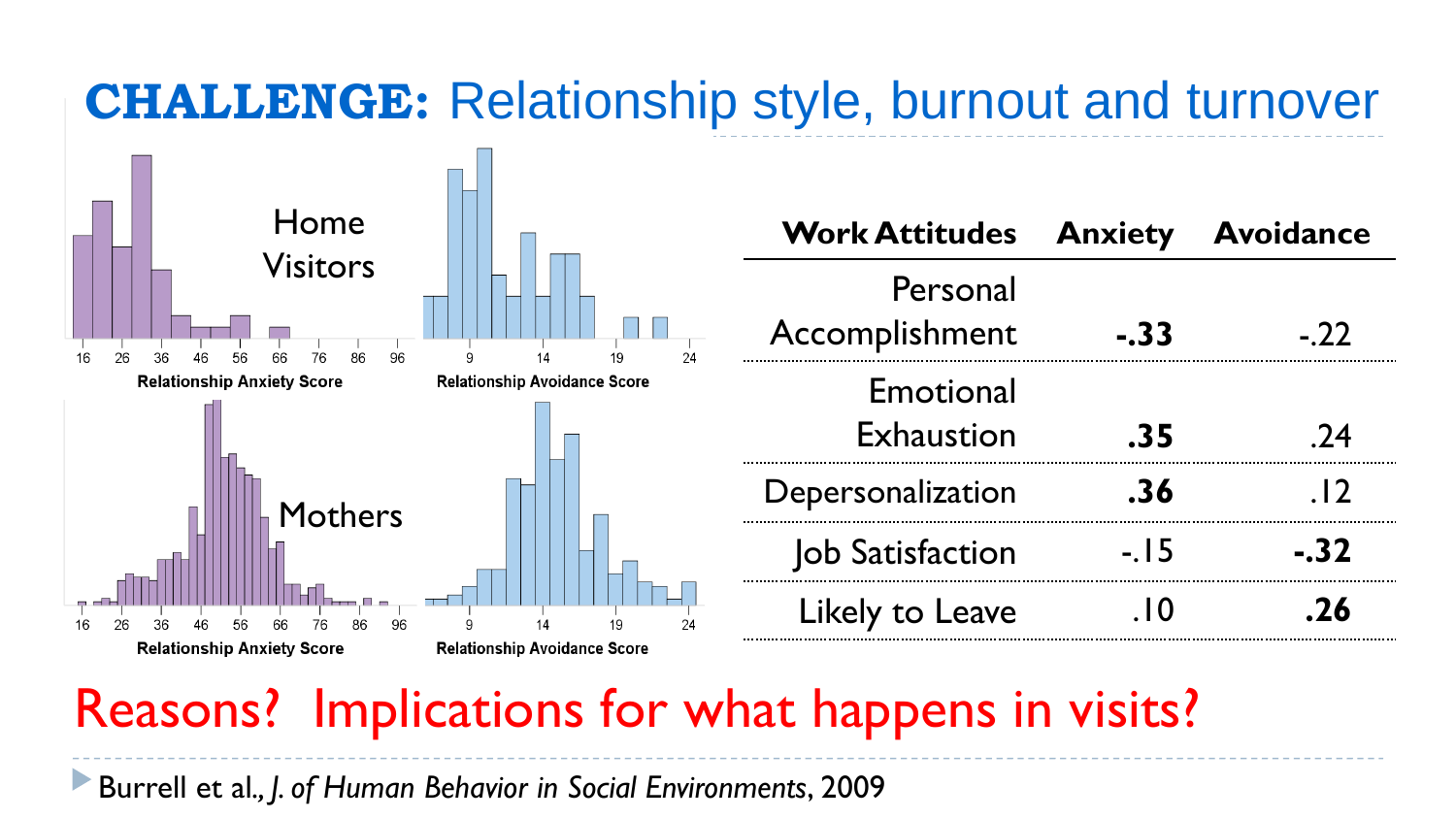### **CHALLENGE:** Variable success in earning trust.

Maternal Trust in HV as a Function of Relationship Anxiety



McFarlane et al. (2010) | Community Psychology 38(5):541-556  $\blacktriangleright$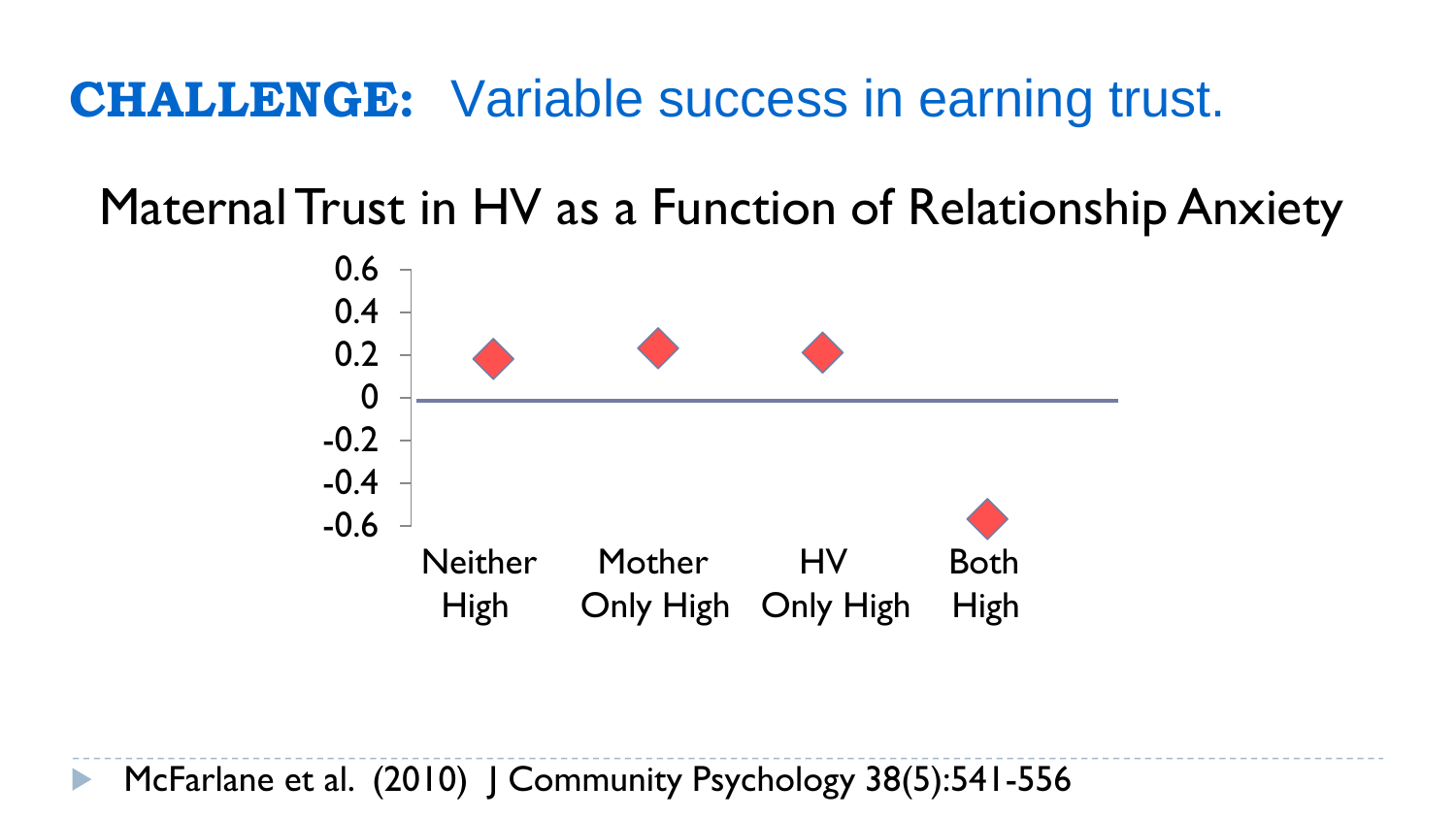### **CHALLENGE:** Variable success in earning trust.

Maternal Trust in HV as a Function of Relationship Anxiety



Reasons: A reflection of what happens in visits?

McFarlane et al. (2010) | Community Psychology 38(5):541-556  $\blacktriangleright$